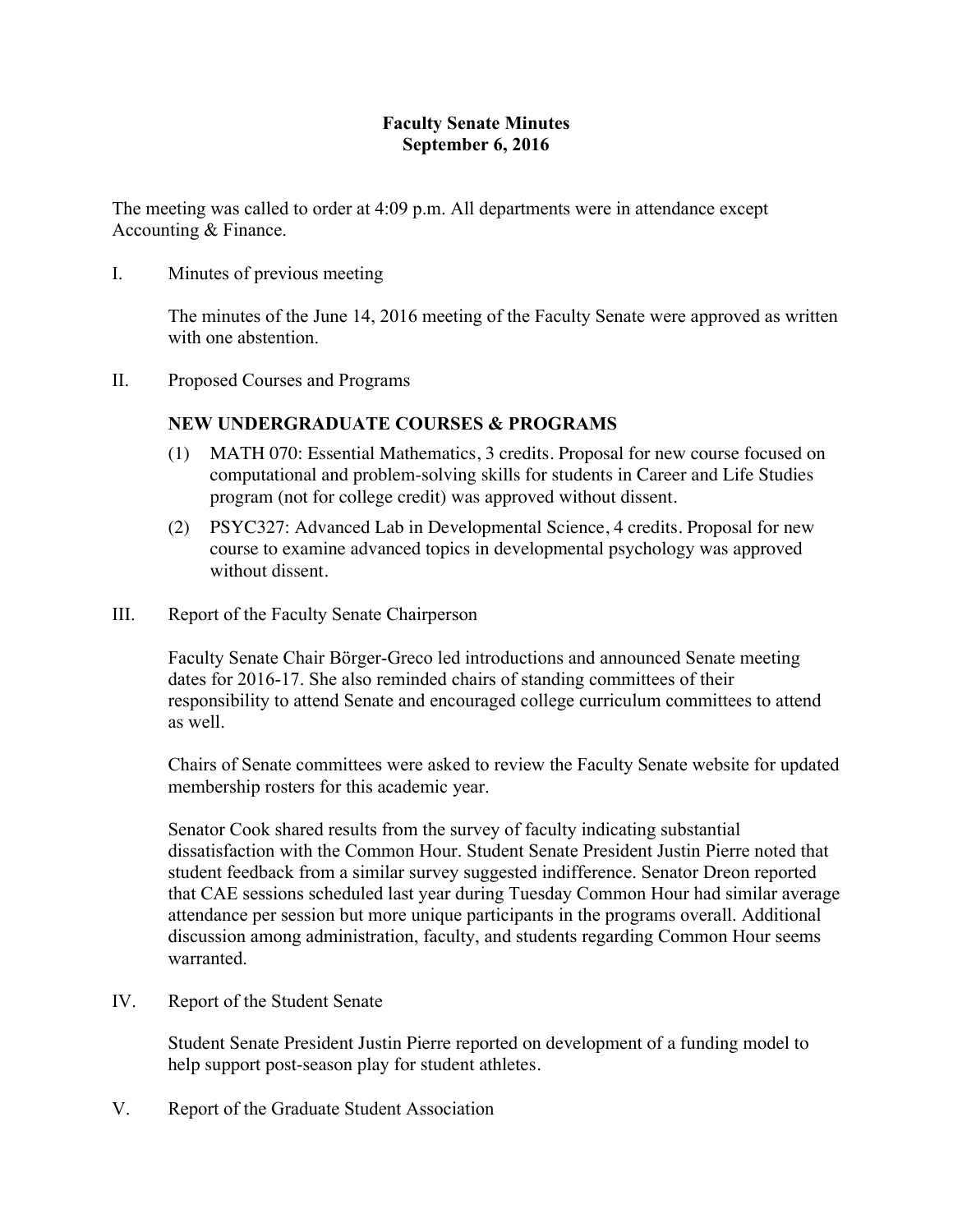None

### VI. Report of the Administrative Officers

## **President**

President Anderson invited faculty to attend convocation on Friday, September 9 when he will be highlighting student and faculty achievements across campus.

#### **Provost**

Provost Prabhu announced a PASSHE STEM research conference to be hosted by Millersville on Saturday, November 5.

#### **Associate Provost**

Associate Provost Adams reminded faculty of the CAE event calendar and the new Early Alert system for faculty to periodically notify staff of students struggling with academics or class attendance. It was noted this is available in MAX, does not replace the Well Student Check which triggers more immediate responses to acute care needs, and integrates reporting on student athletes. Dr. Adams also reported on progress towards moving our online curriculum review process into an electronic environment that tracks feedback and provides electronic signatures. He noted Dr. Dreon, Dr. Pannafino, and Dr. Geiger are assisting with its development.

#### **Dean**

Dean Jackson invited students to participate in the PASSHE STEM research conference to be hosted by Millersville on Saturday, November 5. He announced a September 30 deadline for the application and noted that the registration costs for MU students and faculty will be funded by MU. It was noted that graduate students are also welcome to participate.

#### **APSCUF**

Dr. David provided updates on negotiations, the upcoming strike authorization vote, and an opportunity to help students with voter registration.

#### VII. Curricular Notices

No notifications were distributed since the last Senate meeting. Dr. Adams noted that weekly notifications would be sent out on Mondays rather than Fridays.

VIII. Reports of the Faculty Senate Standing Committees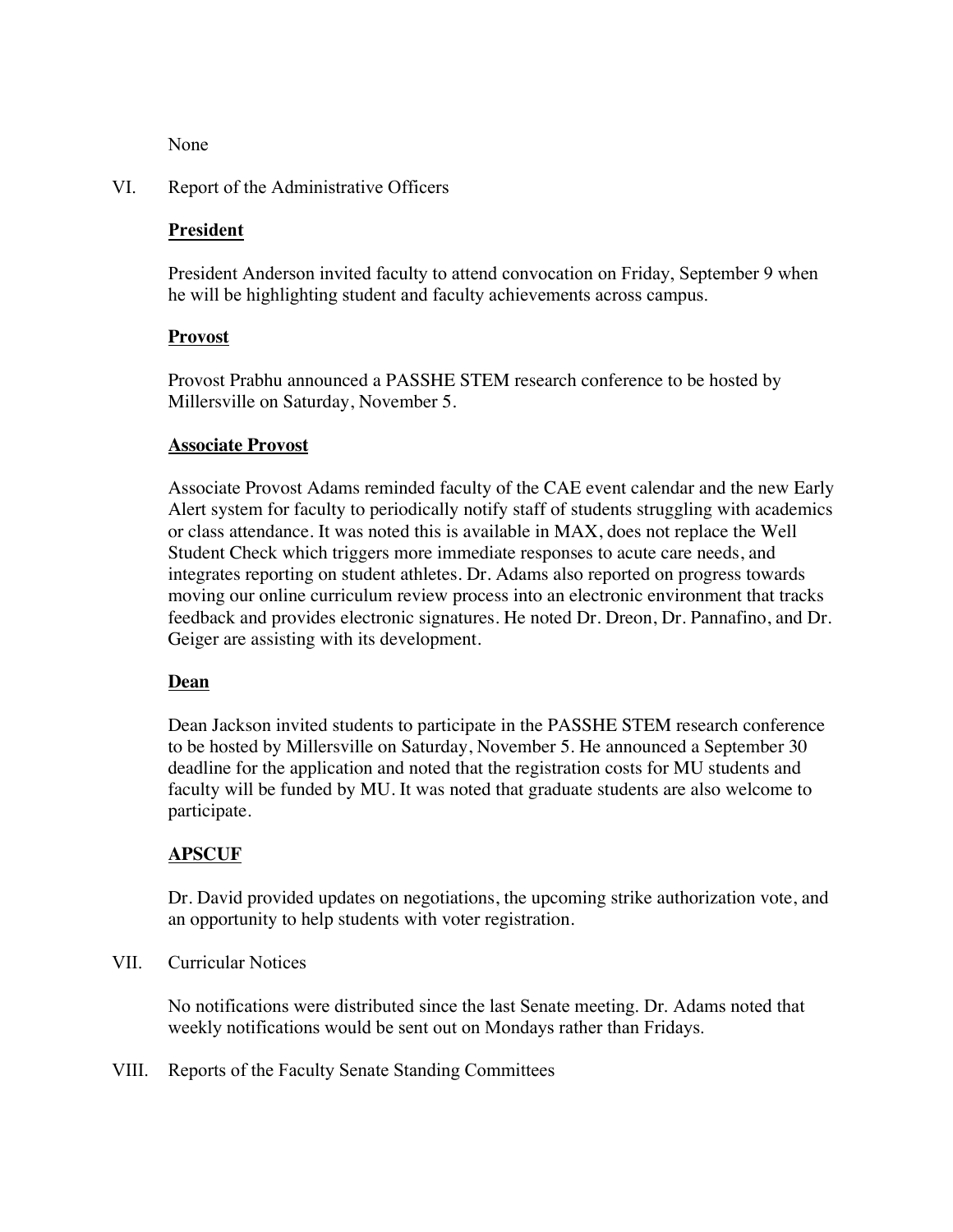None

IX. Reports of the Faculty Senate Special Committees

None

X. Faculty Emeriti

None

XI. Other/New Business

None

XII. Elections

A third round of elections with designated representation was conducted. Previous nominations were distributed and the floor opened for additional nominations. An A. Miller/Börger-Greco motion to close nominations and cast a unanimous vote for each unopposed candidate was approved without dissent.

An at-large election was conducted to select one-year members regardless of college or department affiliation. Previous nominations were distributed and the floor opened for additional nominations. An A. Miller/Cook motion to close nominations and cast a unanimous vote for each unopposed at-large candidate was approved without dissent.

Meeting was adjourned at 5:01 p.m.

Respectfully Submitted,

Aimee L. Miller Faculty Senate Secretary

Action Summary:

The minutes of the June 14, 2016 meeting of the Faculty Senate were approved as written with one abstention

- (1) MATH 070: Essential Mathematics, 3 credits. Proposal for new course focused on computational and problem-solving skills for students in Career and Life Studies program (not for college credit) was approved without dissent.
- (2) PSYC327: Advanced Lab in Developmental Science, 4 credits. Proposal for new course to examine advanced topics in developmental psychology was approved without dissent.